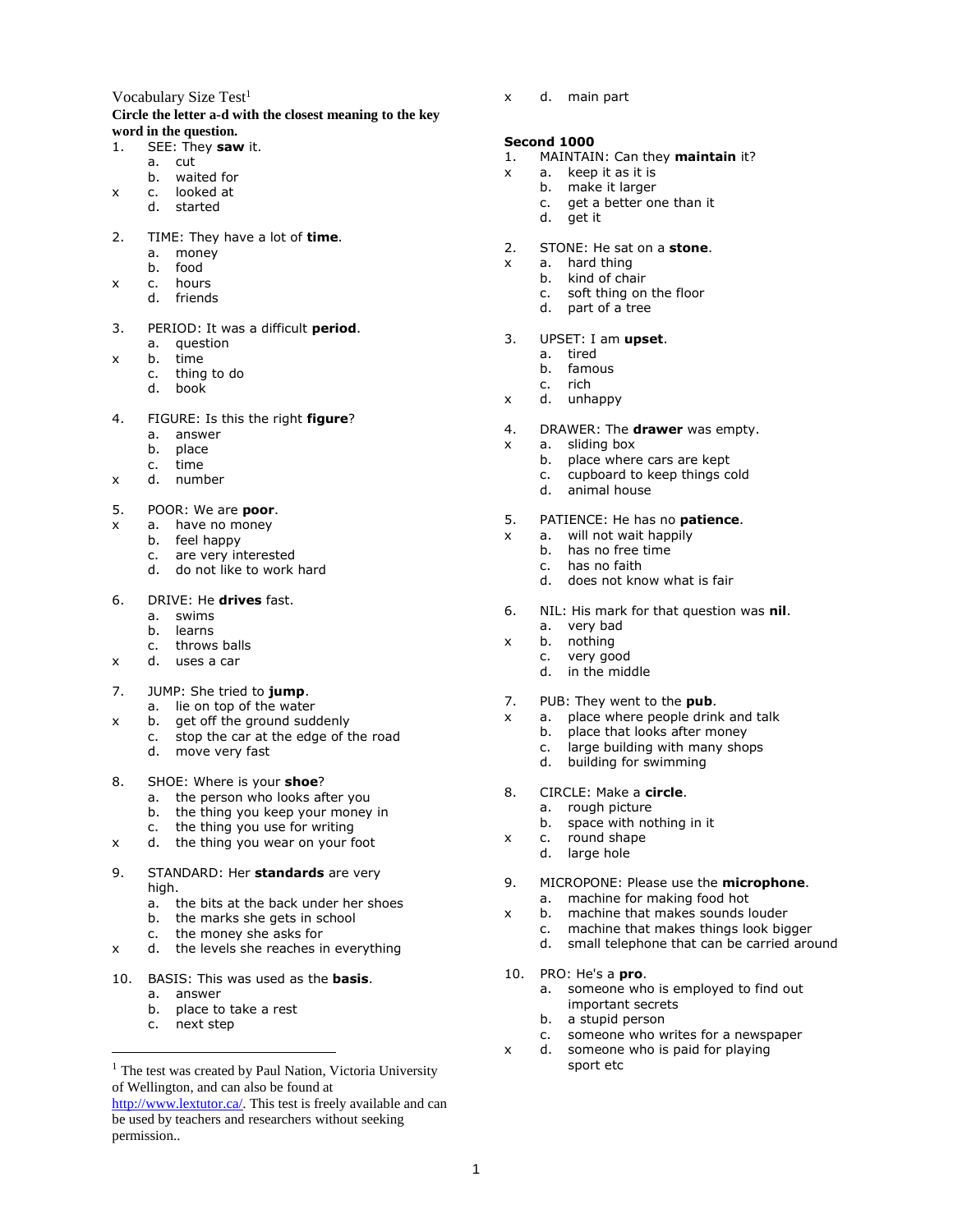### **Third 1000**

- 1. SOLDIER: He is a **soldier**.
	- a. person in a business
	- b. student
	- c. person who uses metal
- x d. person in the army
- 2. RESTORE: It has been **restored**.
	- a. said again
	- b. given to a different person
	- c. given a lower price
- x d. made like new again
- 3. JUG: He was holding a **jug**.
- x a. A container for pouring liquids
	- b. an informal discussion
	- c. A soft cap
	- d. A weapon that explodes
- 4. SCRUB: He is **scrubbing** it.
	- a. cutting shallow lines into it
	- b. repairing it
- x c. rubbing it hard to clean it
	- d. drawing simple pictures of it
- 5. DINOSAUR: The children were pretending to be **dinosaurs**.
	- a. robbers who work at sea
	- b. very small creatures with human form but with wings
	- c. large creatures with wings that breathe fire
- x d. animals that lived a long time ago
- 6. STRAP: He broke the **strap**.
	- a. promise
	- b. top cover
	- c. shallow dish for food<br>d strip of material for h
- x d. strip of material for holding things together
- 7. PAVE: It was **paved**.
	- a. prevented from going through
	- b. divided
	- c. given gold edges
- x d. covered with a hard surface
- 8. DASH: They **dashed** over it.
- x a. moved quickly
	- b. moved slowly
	- c. fought
	- d. looked quickly
- 9. ROVE: He couldn't stop **roving**. a. getting drunk
- x b. travelling around
	- c. making a musical sound through closed lips
	- d. working hard
- 10. LONESOME: He felt **lonesome**.
	- a. ungrateful
	- b. very tired
- x c. lonely
	- d. full of energy

## **Fourth 1000**

- 1. COMPOUND: They made a new **compound**.
	- a. agreement
- x b. thing made of two or more parts
	- c. group of people forming a business
		- d. guess based on past experience
- 2. LATTER: I agree with the **latter**. a. man from the church
	- b. reason given
- x c. last one
	- d. answer
- 3. CANDID: Please be **candid**.
	- a. be careful
	- b. show sympathy
	- c. show fairness to both sides
- x d. say what you really think
- 4. TUMMY: Look at my **tummy**. a. cloth to cover the head
	-
- x b. stomach
	- c. small furry animal d. thumb
	-
- 5. QUIZ: We made a **quiz**. a. thing to hold arrows
	- b. serious mistake
- x c. set of questions
	- d. box for birds to make nests in
- 6. INPUT: We need more **input**.
- x a. information, power, etc. put into something
	- b. workers
	- c. artificial filling for a hole in wood
	- d. money
- 7. CRAB: Do you like **crabs**?
- x a. sea creatures that walk sideways
	- b. very thin small cakes
	- c. tight, hard collars
	- d. large black insects that sing at night
- 8. VOCABULARY: You will need more
- **vocabulary**. x a. words
	- b. skill

2

- c. money
- d. guns
- 
- 9. REMEDY: We found a good **remedy**.
- x a. way to fix a problem
	- b. place to eat in public
	- c. way to prepare food
	- d. rule about numbers
- 10. ALLEGE: They **alleged** it.
- x a. claimed it without proof
	- b. stole the ideas for it from someone else
	- c. provided facts to prove it
	- d. argued against the facts that supported it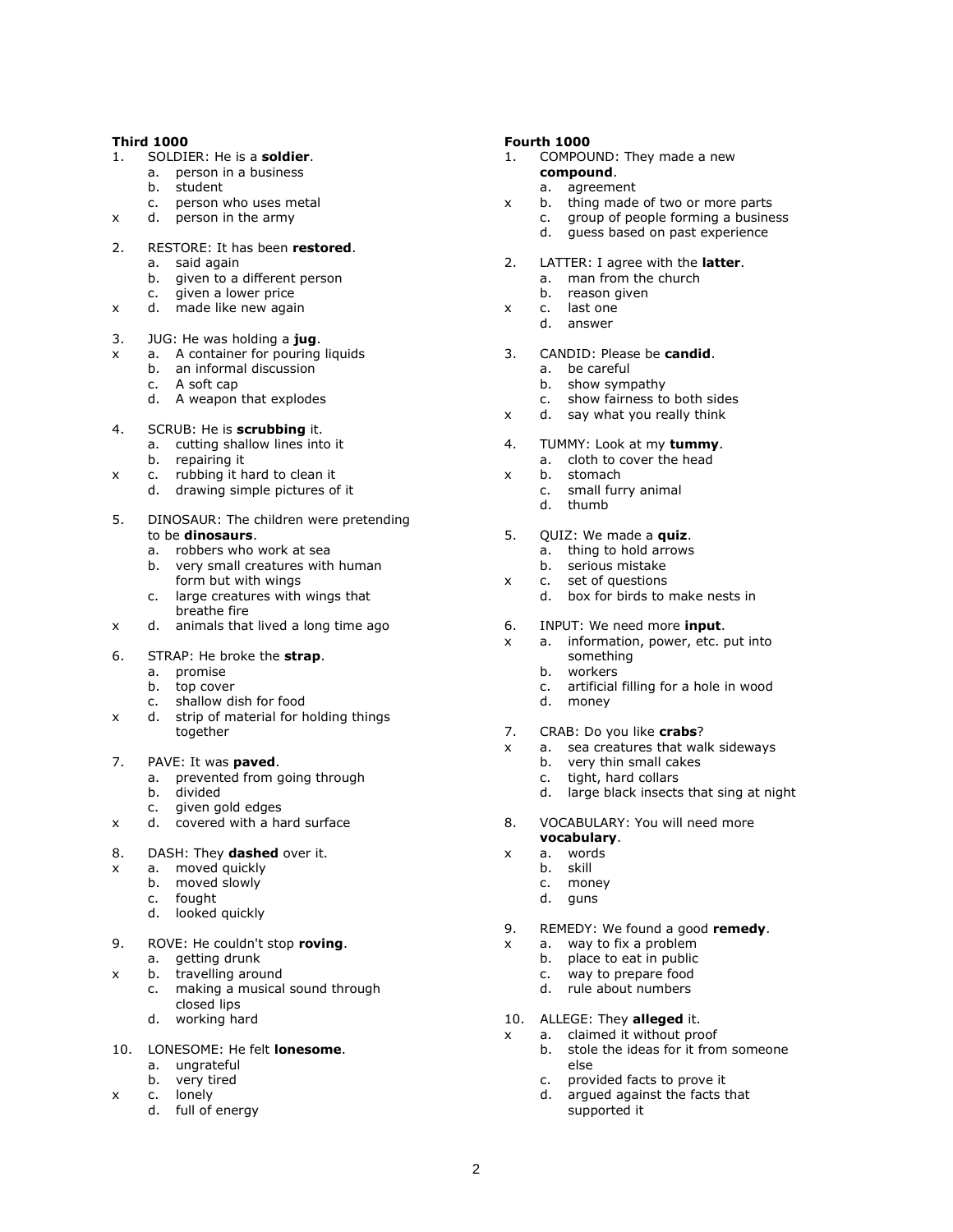#### to a shop

#### **Fifth 1000**

- 1. DEFICIT: The company had a large **deficit**.
- x a. spent a lot more money than it earned
	- b. went down a lot in value
	- c. had a plan for its spending that used a lot of money
	- d. had a lot of money in the bank

#### 2. WEEP: He **wept**.

- a. finished his course
- x b. cried
	- c. died
	- d. worried
- 3. NUN: We saw a **nun**.
	- a. long thin creature that lives in the earth
	- b. terrible accident
- x c. woman following a strict religious life
	- d. unexplained bright light in the sky
- 4. HAUNT: The house is **haunted**.
	- a. full of ornaments
		- b. rented
		- c. empty
- x d. full of ghosts
- 5. COMPOST: We need some **compost**.
	- a. strong support
	- b. help to feel better
	- c. hard stuff made of stones and sand stuck together
- x d. rotted plant material
- 6. CUBE: I need one more **cube**.
	- a. sharp thing used for joining things<br>b. solid square block
- x b. solid square block
	- tall cup with no saucer
		- d. piece of stiff paper folded in half

### 7. MINIATURE: It is a **miniature**.

- x a. a very small thing of its kind
	- b. an instrument to look at small objects
	- c. a very small living creature
	- d. a small line to join letters in handwriting
- 8. PEEL: Shall I **peel** it?
	- a. let it sit in water for a long time
- x b. take the skin off it
	- c. make it white
		- d. cut it into thin pieces
- 9. FRACTURE: They found a **fracture**.
- x a. break
	- b. small piece
	- c. short coat
	- d. rare jewel
- 10. BACTERIUM: They didn't find a single **bacterium**.
- x a. small living thing causing disease
	- b. plant with red or orange flowers
	- c. animal that carries water on its back
	- thing that has been stolen and sold

#### **Sixth 1000**

- 1. DEVIOUS: Your plans are **devious**.
- x a. tricky
	- b. well-developed
	- c. not well thought out
	- d. more expensive than necessary
- 2. PREMIER: The **premier** spoke for an hour.
	- a. person who works in a law court
	- b. university teacher
	- c. adventurer
- x d. head of the government
- 3. BUTLER: They have a **butler**.
- x a. man servant
	- b. machine for cutting up trees
	- c. private teacher
	- d. cool dark room under the house
- 4. ACCESSORY: They gave us some **accessories**.
	- a. papers allowing us to enter a country
	- b. official orders
	- c. ideas to choose between
- x d. extra pieces
- 5. THRESHOLD: They raised the **threshold**.
	- a. flag
- x b. point or line where something changes c. roof inside a building
	- d. cost of borrowing money
- 6. THESIS: She has completed her **thesis**.
- x a. long written report of study carried out for a university degree
	- b. talk given by a judge at the end of a trial
	- c. first year of employment after becoming a teacher
	- d. extended course of hospital treatment
- 7. STRANGLE: He **strangled** her.
- x a. killed her by pressing her throat
	- b. gave her all the things she wanted
	- c. took her away by force
	- d. admired her greatly
- 8. CAVALIER: He treated her in a **cavalier** manner.
- x a. without care
	- b. politely
	- c. awkwardly
	- d. as a brother would
- 9. MALIGN: His **malign** influence is still felt.
- x a. evil

3

- b. good
- c. very important
- d. secret
- 10. VEER: The car **veered**.
- x a. went suddenly in another direction

d. slid sideways without the wheels turning

c. made a very loud noise

b. moved shakily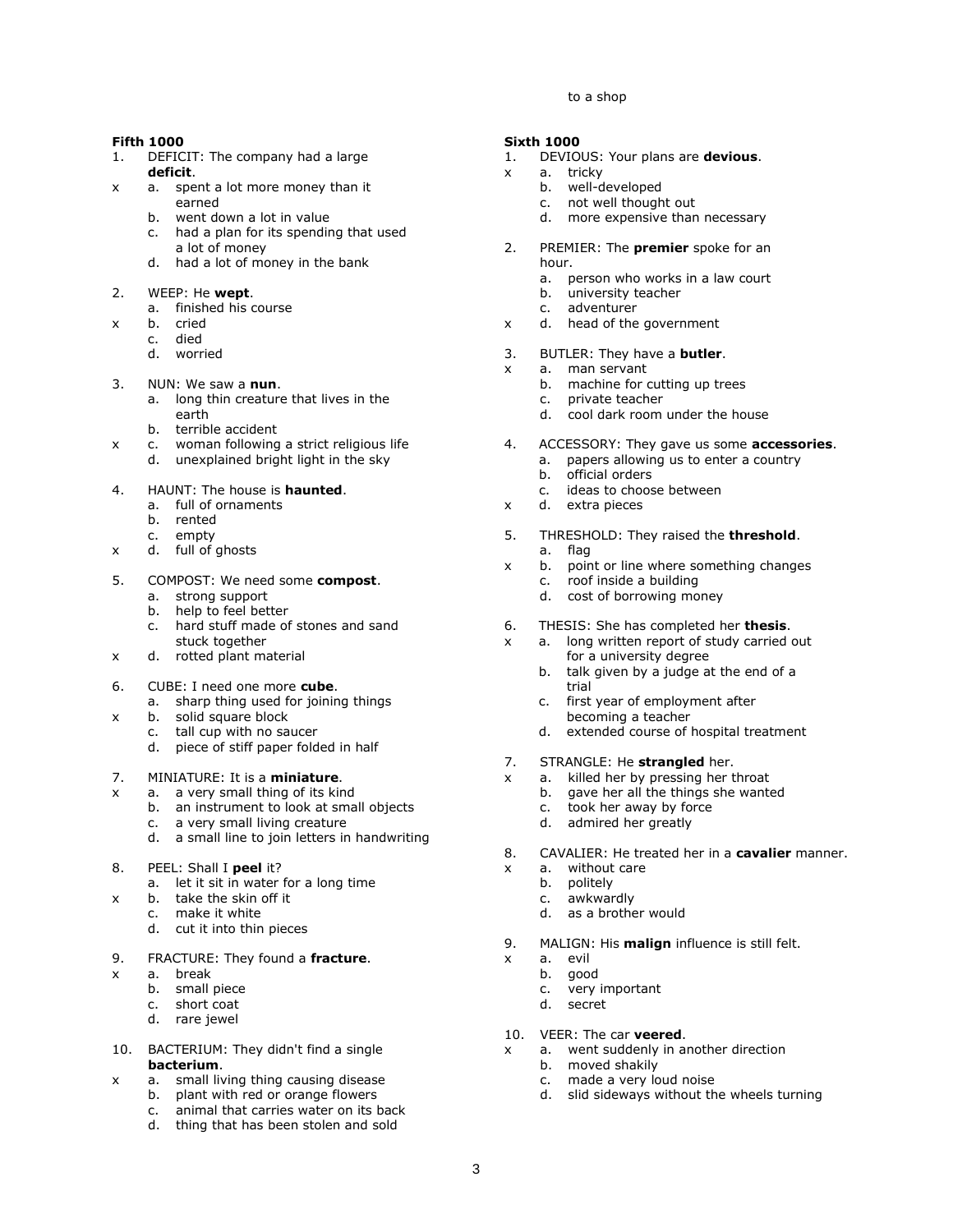## **Seventh 1000**

- 1. OLIVE: We bought **olives**.
- x a. oily fruit
	- b. scented pink or red flowers<br>c. men's clothes for swimming
	- men's clothes for swimming
	- d. tools for digging up weeds
- 2. QUILT: They made a **quilt**.
	- a. statement about who should get their property when they die
	- b. firm agreement
- x c. thick warm cover for a bed
	- d. feather pen
- 3. STEALTH: They did it by **stealth**.
	- a. spending a large amount of money
	- b. hurting someone so much that they agreed to their demands
- x c. moving secretly with extreme care and quietness
	- d. taking no notice of problems they met
- 4. SHUDDER: The boy **shuddered**.
	- a. spoke with a low voice
	- b. almost fell
- x c. shook
	- d. called out loudly
- 5. BRISTLE: The **bristles** are too hard.
	- a. questions
- x b. short stiff hairs
	- c. folding beds d. bottoms of the shoes
	-
- 6. BLOC: They have joined this **bloc**.
	- a. musical group
	- b. band of thieves
	- c. small group of soldiers who are sent ahead of others
- x d. group of countries sharing a purpose
- 7. DEMOGRAPHY: This book is about **demography**.
	- a. the study of patterns of land use
	- b. the study of the use of pictures to show facts about numbers
	- c. the study of the movement of water
- x d. the study of population
- 8. GIMMICK: That's a good **gimmick**.
	- a. thing for standing on to work high above the ground
	- b. small thing with pockets to hold money
- x c. attention-getting action or thing
	- d. clever plan or trick
- 9. AZALEA: This **azalea** is very pretty.
- x a. small tree with many flowers growing in groups
	- b. light material made from natural threads
	- c. long piece of material worn by women in India
	- d. sea shell shaped like a fan
- 10. YOGHURT: This **yoghurt** is disgusting.
	- a. grey mud found at the bottom of rivers
	- b. unhealthy, open sore
- x c. thick, soured milk, often with sugar and flavouring
- d. large purple fruit with soft flesh
- **Eighth 1000**
- 1. ERRATIC: He was **erratic**.
	- a. without fault
	- b. very bad
	- c. very polite
- x d. unsteady
- 2. PALETTE: He lost his **palette**.
	- a. basket for carrying fish
	- b. wish to eat food
	- c. young female companion
- x d. artist's board for mixing paints
- 3. NULL: His influence was **null**. a. had good results
	- b. was unhelpful
- x c. had no effect
	- d. was long-lasting
- 4. KINDERGARTEN: This is a good **kindergarten**.
	- a. activity that allows you to forget your worries
- x b. place of learning for children too young for school
	- c. strong, deep bag carried on the back
	- d. place where you may borrow books
- 5. ECLIPSE: There was an **eclipse**.
	- a. a strong wind
	- b. a loud noise of something hitting the water
	- c. The killing of a large number of people
- x d. The sun hidden by a planet
- 6. MARROW: This is the **marrow**.
	- a. symbol that brings good luck to a team
- x b. Soft centre of a bone
	- c. control for guiding a plane
	- d. increase in salary
- 7. LOCUST: There were hundreds of **locusts**.
- x a. insects with wings
	- b. unpaid helpers
	- c. people who do not eat meat
	- d. brightly coloured wild flowers
- 8. AUTHENTIC: It is **authentic**.
- x a. real

4

- b. very noisy
- c. Old
- d. Like a desert
- 9. CABARET: We saw the **cabaret**.
	- a. painting covering a whole wall
- x b. song and dance performance
	- c. small crawling insect
	- d. person who is half fish, half woman
- 10. MUMBLE: He started to **mumble**.
	- a. think deeply
	- b. shake uncontrollably
- stay further behind the others c. stay further behind the c<br>x d. speak in an unclear way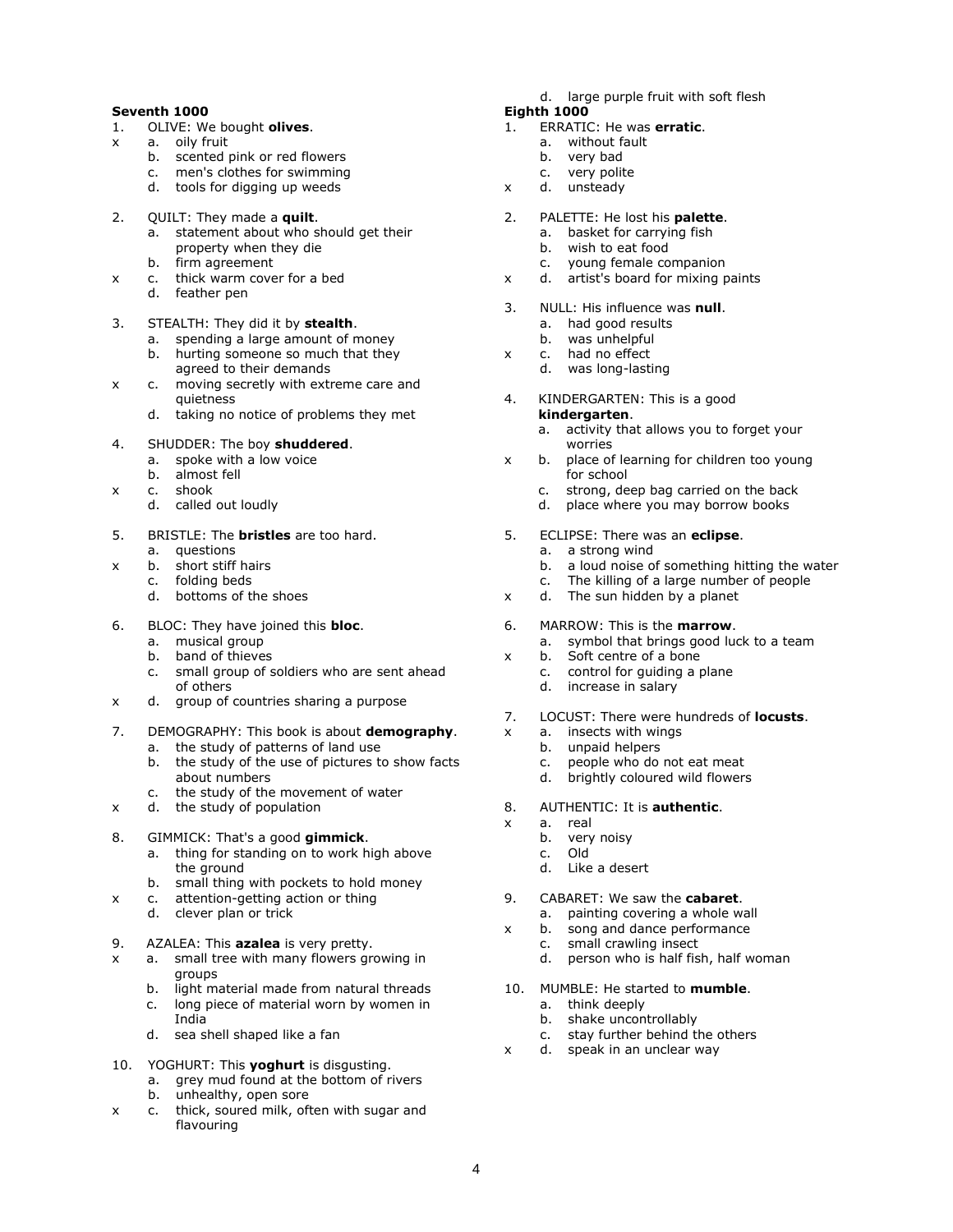## **Ninth 1000**

- 1. HALLMARK: Does it have a **hallmark**?
- a. stamp to show when to use it by
- x b. stamp to show the quality
	- c. mark to show it is approved by the royal family
		- d. Mark or stain to prevent copying
- 2. PURITAN: He is a **puritan**.
	- a. person who likes attention
- x b. person with strict morals
	- c. person with a moving home
	- d. person who hates spending money
- 3. MONOLOGUE: Now he has a **monologue**.
	- a. single piece of glass to hold over his eye to help him to see better
- x b. long turn at talking without being interrupted
	- c. position with all the power
	- d. picture made by joining letters together in interesting ways
- 4. WEIR: We looked at the **weir**.
	- a. person who behaves strangely
	- b. wet, muddy place with water plants
	- c. old metal musical instrument played by blowing
- x d. thing built across a river to control the water
- 5. WHIM: He had lots of **whims**.
	- a. old gold coins
	- b. female horses
- x c. strange ideas with no motive d. sore red lumps

6. PERTURB: I was **perturbed**.

- a. made to agree
- x b. Worried
	- c. very puzzled
		- d. very wet
- 7. REGENT: They chose a **regent**.
	- a. an irresponsible person
	- b. a person to run a meeting for a time
- x c. a ruler acting in place of the king
	- d. a person to represent them
- 8. OCTOPUS: They saw an **octopus**.
	- a. a large bird that hunts at night
	- b. a ship that can go under water
	- c. a machine that flies by means of turning blades
- x d. a sea creature with eight legs
- 9. FEN: The story is set in the **fens**.
- x a. low land partly covered by water
	- b. a piece of high land with few trees
	- c. a block of poor-quality houses in a city d. a time long ago
- 10. LINTEL: He painted the **lintel**.
- x a. Beam over the top of a door or window
	- b. small boat used for getting to land from a big boat
	- c. beautiful tree with spreading branches and green fruit
- d. board showing the scene in a theatre
- **Tenth 1000**
- 1. AWE: They looked at the mountain with **awe**.
	- a. worry
- b. interest x c. wonder
	- d. respect
- 2. PEASANTRY: He did a lot for the **peasantry**.
	- a. local people
	- b. place of worship
	- c. businessmen's club
- x d. poor farmers
- 3. EGALITARIAN: This organization is **egalitarian**. a. does not provide much information about itself to
	- the public
		- b. dislikes change
	- c. frequently asks a court of law for a judgement
- x d. treats everyone who works for it as if they are equal
- 4. MYSTIQUE: He has lost his **mystique**.
	- a. his healthy body
- x b. the secret way he makes other people think he has special power or skill
	- c. the woman who has been his lover while he is married to someone else
	- d. the hair on his top lip
- 5. UPBEAT: I'm feeling really **upbeat** about it.
	- a. upset
- x b. good
	- c. hurt
	- d. confused
- 6. CRANNY: We found it in the **cranny**! a. sale of unwanted objects
- x b. narrow opening
	- c. space for storing things under the roof of a house
	- d. large wooden box
- 7. PIGTAIL: Does she have a **pigtail**?
- x a. a rope of hair made by twisting bits together
	- b. a lot of cloth hanging behind a dress
	- c. a plant with pale pink flowers that hang down in short bunches
	- d. a lover
- 8. CROWBAR: He used a **crowbar**.
- x a. heavy iron pole with a curved end
	- b. false name
	- c. sharp tool for making holes in leather
	- d. light metal walking stick
- 9. RUCK: He got hurt in the **ruck**.
	- a. hollow between the stomach and the top of the leg
	- b. pushing and shoving
- x c. group of players gathered round the ball in some ball games
	- d. race across a field of snow
- 10. LECTERN: He stood at the **lectern**.
- x a. desk to hold a book at a height for reading
	- b. table or block used for church sacrifices
	- c. place where you buy drinks
	- d. very edge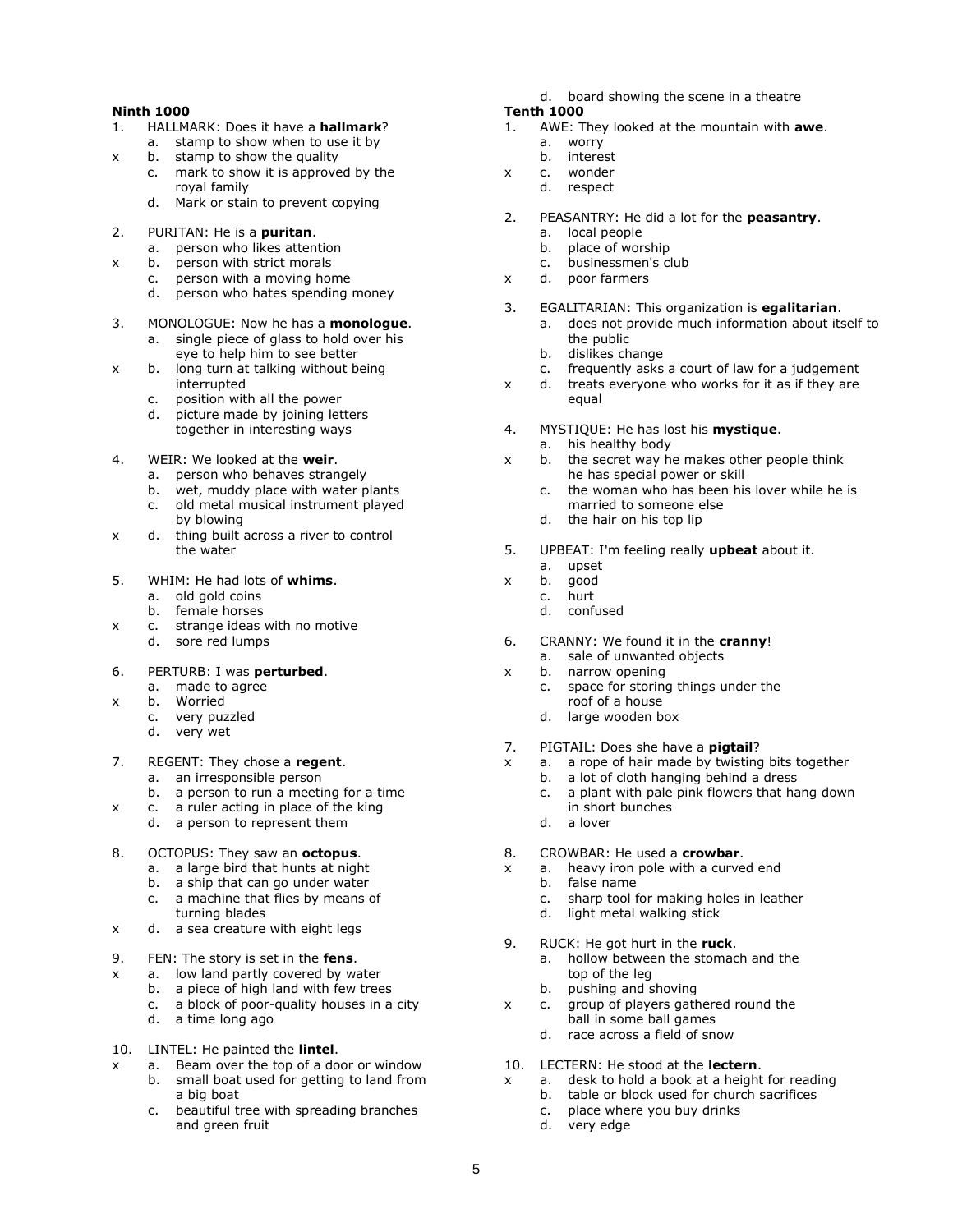## **Eleventh 1000**

- 1. EXCRETE: This was **excreted** recently.
- x a. pushed or sent out
	- b. made clear<br>c. discovered
	- discovered by a science experiment
	- d. put on a list of illegal things
- 2. MUSSEL: They bought **mussels**.
	- a. small glass balls for playing a game<br>b. shellfish
- x b. shellfish
	- c. large purple fruits
	- d. pieces of soft paper to keep the clothes clean when eating
- 3. YOGA: She has started **yoga**.
	- a. handwork done by knotting thread<br>b. a form of exercise for body and mir
- x b. a form of exercise for body and mind
	- c. a game where a cork stuck with feathers is hit between two players
	- d. a type of dance from eastern countries
- 4. COUNTERCLAIM: They made a **counterclaim**.
- $x \cdot a$ . a demand made by one side in a law case to match the other side's demand
	- b. a request for a shop to take back things with faults
	- c. An agreement between two companies to exchange work
	- d. a top cover for a bed
- 5. PUMA: They saw a **puma**.
	- a. small house made of mud bricks
	- b. tree from hot, dry countries
	- c. very strong wind that sucks up anything in its path
- x d. large wild cat
- 6. PALLOR: His **pallor** caused them concern.
	- a. his unusually high temperature
	- b. his lack of interest in anything
	- c. his group of friends
- x d. the paleness of his skin
- 7. APERITIF: She had an **aperitif**.
	- a. a long chair for lying on with just one place to rest an arm
	-
	- b. a private singing teacher<br>c. a large hat with tall feathers c. a large hat with tall feathers
- x d. a drink taken before a meal
- 8. HUTCH: Please clean the **hutch**.
	- a. thing with metal bars to keep dirt out of water pipes
	- b. space in the back of a car for bags
- metal piece in the middle of a bicycle wheel c. metal piece in the mide<br>x d. cage for small animals
- 
- 9. EMIR: We saw the **emir**.
	- a. bird with long curved tail feathers
	- b. woman who cares for other people's children in Eastern countries
- x c. Middle Eastern chief with power in his land d. house made from blocks of ice
- 10. HESSIAN: She bought some **hessian**. a. oily pinkish fish
	- b. stuff producing a happy state of mind
- x c. coarse cloth
- d. strong-tasting root for flavouring food
- **Twelfth 1000**
- 1. HAZE: We looked through the **haze**. a. small round window in a ship
- x b. unclear air
	- c. strips of wood or plastic to cover a window
		- d. list of names
- 2. SPLEEN: His **spleen** was damaged.
	- a. knee bone
- x b. organ found near the stomach
	- c. pipe taking waste water from a house
	- d. respect for himself
- 3. SOLILOQUY: That was an excellent **soliloquy**! a. song for six people
	- b. short clever saying with a deep meaning
	- c. entertainment using lights and music
- x d. speech in the theatre by a character who is alone
- 4. REPTILE: She looked at the **reptile**. a. old hand-written book
- x b. animal with cold blood and a hard outside
	- c. person who sells things by knocking on doors
		- d. picture made by sticking many small pieces of different colours together
- 5. ALUM: This contains **alum**.
	- a. a poisonous substance from a common plant
	- b. a soft material made of artificial threads
	- c. a tobacco powder once put in the nose
- x d. a chemical compound usually involving aluminium
- 6. REFECTORY: We met in the **refectory**.
- x a. room for eating
	- b. office where legal papers can be signed
	- c. room for several people to sleep in
	- d. room with glass walls for growing plants
- 7. CAFFEINE: This contains a lot of **caffeine**.
	- a. a substance that makes you sleepy
	- b. threads from very tough leaves<br>c. ideas that are not correct
	- ideas that are not correct
- x d. a substance that makes you excited
- 8. IMPALE: He nearly got **impaled**.
	- a. charged with a serious offence
	- b. put in prison
- x c. stuck through with a sharp instrument
	- d. involved in a dispute
- 9. COVEN: She is the leader of a **coven**.
	- a. a small singing group
		- b. a business that is owned by the workers
- x c. a secret society
	- d. a group of church women who follow a strict religious life
- 10. TRILL: He practised the **trill**.
- x a. ornament in a piece of music
	- b. type of stringed instrument
	- c. Way of throwing a ball
	- d. dance step of turning round very fast